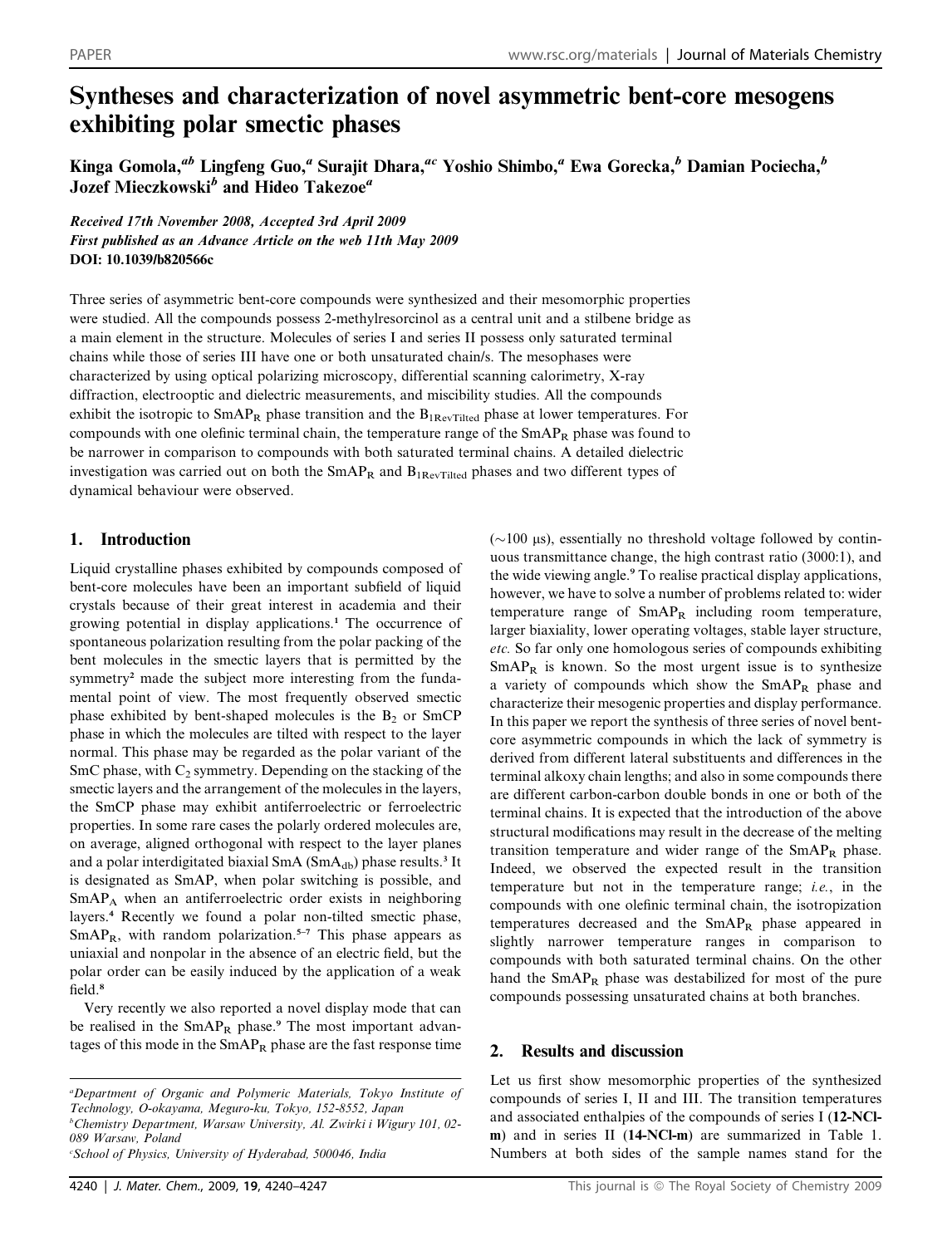**Table 1** Phase transition temperatures (°C) and corresponding enthalpies [J g<sup>-1</sup>] for compounds of series I (n = 12) and series II (n = 14). Numbers at both sides of the sample names stand for the numbers of carbons in both end chains. N and Cl stand for substituents NO<sub>2</sub> and Cl at the left and right wings, respectively



| Sample name       | Cr |                | $B_{1\mathrm{RevTilted}}$ |                | SmAP <sub>R</sub> |                | Iso | $\Delta T$ (SmAP <sub>R</sub> ) |
|-------------------|----|----------------|---------------------------|----------------|-------------------|----------------|-----|---------------------------------|
| 12-NCl-5          |    | 104.36 [18.06] |                           | 113.03 [10.92] |                   |                |     |                                 |
| 12-NCl-7          |    | 92.45 [13.68]  |                           | 125.93 [12.95] |                   |                |     |                                 |
| 12-NCl-8          |    | 80.85 [8.75]   |                           | 127.61 [0.21]  |                   | 129.95 [12.96] |     | 2.34                            |
| 12-NCl-107        |    | 123.24 [24.70] |                           | 128.30 [0.40]  |                   | 134.60 [9.72]  |     | 16.30                           |
| 12-NCl-11         |    | 100.72 [45.50] |                           | 125.02 [0.55]  |                   | 135.45 [10.59] |     | 10.43                           |
| $12-NCl-12^{5-7}$ |    | 121.00 [15.70] |                           | 125.90 [0.61]  |                   | 136.80 [10.80] |     | 10.90                           |
| 12-NCl-137        |    | 103.30 [43.90] |                           | 123.30 [0.20]  |                   | 136.30 [6.60]  |     | 13.00                           |
| 12-NCl-14         |    | 107.00 [51.72] |                           | 124.92 [0.66]  |                   | 137.96 [10.53] |     | 13.04                           |
| 12-NCl-157        |    | 97.76 [50.19]  |                           | 123.25 [0.40]  |                   | 136.50 [10.15] |     | 13.25                           |
| 12-NCl-16         |    | 118.00 [23.12] |                           | 125.97 [0.99]  | ٠                 | 140.06 [9.77]  |     | 14.09                           |
| 12-NCl-187        |    | 113.71 [20.89] |                           | 121.39 [0.20]  | ٠                 | 134.72 [8.40]  |     | 13.33                           |
| 14-NCl-13         |    | 102.77 [38.58] |                           | 126.81 [0.85]  |                   | 139.24 [9.01]  |     | 12.43                           |
| 14-NCl-145,6,8    |    | 116.53 [22.06] |                           | 127.72 [1.00]  |                   | 141.27 [9.08]  |     | 13.55                           |
| 14-NCl-157        |    | 117.70 [21.27] |                           | 126.70 [0.86]  |                   | 140.93 [8.70]  |     | 14.23                           |
| 14-NCl-16         |    | 116.40 [22.47] |                           | 125.31 [0.85]  | $\bullet$         | 140.88 [8.55]  | ٠   | 15.57                           |

numbers of carbon in both end chains. N and Cl stand for substituents  $NO<sub>2</sub>$  and Cl at left and right wings, respectively. A few materials from series I and II have already been studied and characterized by Pociecha et al.<sup>6,7</sup> and Shimbo et al.<sup>8,9</sup> Asymmetry in the molecular structure in both of these series arises from different lateral substituents and different lengths of saturated terminal chains except for 12-NCl-12 and 14-NCl-14 where asymmetry is derived only from the different substituents. The molecules of series I possess one unchanged dodecyloxy group connected to one of the arms, while the length of the second terminal chain was varied. The short-tailed homologues 12-NCl-5 and 12-NCl-7 form exclusively  $B_{1\text{ReV-Tilted}}$ , the columnar phase made of layer fragments with 2D density modulation in the plane perpendicular to the polarization direction.<sup>10</sup> Compounds with middle and long terminal chains show two enantiotropic mesophases: a lower temperature  $B_{1RevTilted}$  phase and a higher temperature  $SmAP_R$  phase with uniaxial optical properties, as confirmed by conoscopic measurements.<sup>6</sup> Introduction of a tetradecyloxy group as a terminal chain in series II (14-NCl-m) resulted in only slightly increased isotropization temperature and did not influence the range of the  $SmAP_R$  mesophase during the variations of length of the second tail.

Table 2 summarizes the transition temperatures and associated enthalpies for final compounds (series III) with olefinic double bond(s) in one or both the terminal chain(s). Nomenclature of the sample names follows the same rules as for series I and II, except for d which indicates the existence of double bond(s). All asymmetric bent-core compounds exhibit enantiotropic SmAPR and monotropic  $B_{1RevTilted}$  phases except for two compounds: 11-NCl-11d with undecenyloxy and undecyloxy terminal groups and 11d-NCl-11d with two unsaturated terminal chains, which show no liquid crystalline phases. Introduction of a vinyl group

at the end of a terminal chain decreases the temperatures range of  $SmAP<sub>R</sub>$ , but does not broaden the range of mesophase. Also the B1RevTilted phase is supercooled and exists even at room temperature. The presence of vinyl group at the end of the terminal chain, connected to the arm with chlorine 14-NCl-11d, resulted in similar properties comparing to compounds possessing a terminal double bond connected to the arm with a nitro group 11d-NCl-14.

We performed X-ray diffraction measurements in the  $SmAP<sub>R</sub>$ phase as well as in the  $B_{1RevTitle}$  phase on unoriented samples. For the compound 11d-NCl-14 in the  $SmAP_R$  phase, two commensurate reflections could be seen in the small angle region indicating a smectic ordering of the mesophase as shown in Fig. 1. The layer spacing  $d$  gradually increases as the temperature is lowered in the  $SmAP_R$  phase. The X-ray pattern for  $B_{1ReV}\right)$  rited is consistent with a 2D oblique lattice: one of the lattice parameters,  $c$ , is close to the  $d$  value. The lattice parameter  $a$ , that is related to the length of the layer fragment, increases on cooling, whereas the unit cell inclination angle,  $\beta$  slightly larger than  $90^\circ$ , is almost temperature independent as also shown in Fig. 1.

In order to examine the two mesophases observed in these compounds, we carried out miscibility studies between compound 11d-NCl-14 and the well-studied 14-NCl-14. 5–9 The reference compound has the following sequence of transitions: Cr. 116.5 °C B<sub>1Rev Tilted</sub> 127.7 °C SmAP<sub>R</sub> 141.3 °C Iso. The binary phase diagram obtained is shown in Fig. 2. We can clearly see that the two phases of compound 11d-NCl-14 are completely miscible with the mesophases of the standard material over the entire composition range. It is noted that the temperature range of SmAPR is broadened and lowered in the mixtures comparing to pure compounds.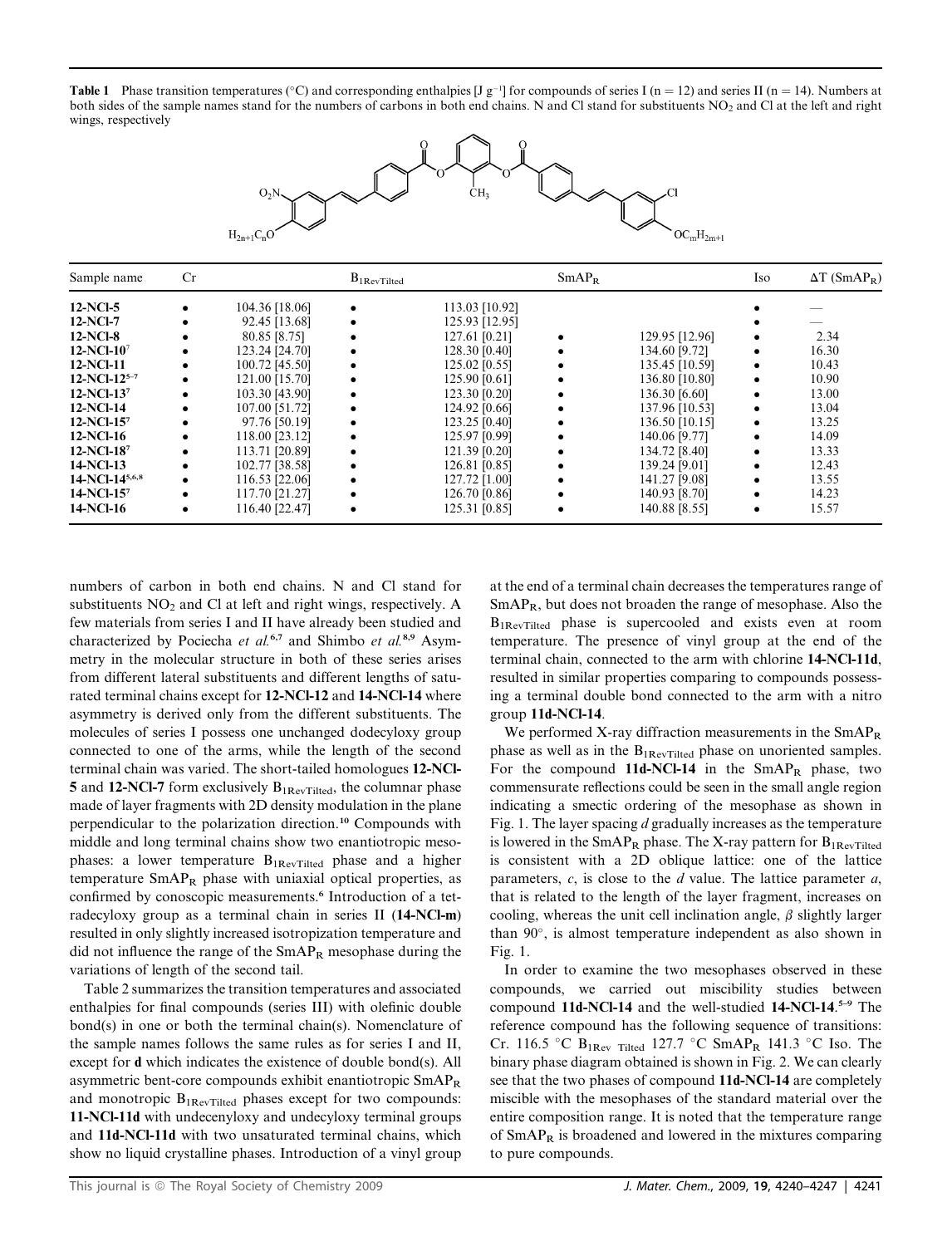Table 2 Phase transition temperatures ( $\degree$ C) and corresponding enthalpies [J g<sup>-1</sup>] for compounds of series III. Numbers at both sides of the sample names stand for the numbers of carbons in both end chains. N and Cl stand for substituents NO<sub>2</sub> and Cl at left and right wings, respectively. d stands for the existence of double bond(s)



| Sample name                                                                                                                   | X                                                                                                                                                          | Y                                                                           | Cr          |                                                                     | $B_{1RevTilted}$ |                                                                                   | SmAP <sub>B</sub>                                             |                                                                                    | Iso                                   | $\Delta T$ (SmAP <sub>R</sub> )                                                                                           |
|-------------------------------------------------------------------------------------------------------------------------------|------------------------------------------------------------------------------------------------------------------------------------------------------------|-----------------------------------------------------------------------------|-------------|---------------------------------------------------------------------|------------------|-----------------------------------------------------------------------------------|---------------------------------------------------------------|------------------------------------------------------------------------------------|---------------------------------------|---------------------------------------------------------------------------------------------------------------------------|
| 11-NCl-11d<br>12-NCl-11d<br>14-NCl-11d<br>16-NCl-11d<br>18-NCl-11d<br>11d-NCl-14<br>11d-NCl-11d<br>11d-ClCl-11d<br>11d-NN-11d | NO <sub>2</sub><br>NO <sub>2</sub><br>NO <sub>2</sub><br>NO <sub>2</sub><br>NO <sub>2</sub><br>NO <sub>2</sub><br>NO <sub>2</sub><br>C1<br>NO <sub>2</sub> | C <sub>1</sub><br>C1<br>C1<br>C1<br>C1<br>C1<br>C1<br>Cl<br>NO <sub>2</sub> | ٠<br>٠<br>٠ | 120.76 [10.95]<br>105.97 [7.78]<br>106.10 [12.04]<br>149.77 [50.31] | $\bullet$        | 119.37 [0.61]<br>118.50 [0.90]<br>118.50 [0.95]<br>117.10 [0.99]<br>115.83 [0.85] | $\bullet$<br>$\bullet$<br>$\bullet$<br>$\bullet$<br>$\bullet$ | 123.03 [9.36]<br>125.76 [10.41]<br>127.97 [9.79]<br>129.77 [9.16]<br>125.36 [9.92] | ٠<br>$\bullet$<br>٠<br>٠<br>$\bullet$ | 3.66<br>6.39<br>9.47<br>12.67<br>9.53<br>$\overline{\phantom{a}}$<br>$\overline{\phantom{a}}$<br>$\overline{\phantom{a}}$ |



Fig. 1 Variation of layer spacing  $d$  in the SmAP<sub>R</sub> phase of 11d-NCl-14 compound (solid circles) and parameters of 2D primitive unit cell in the  $B_{1\text{RevTilted}}$  phase: *a* (open squares), *c* (open circles) and angle  $\beta$  (open triangles).



Fig. 2 Binary phase diagram obtained for a mixture of compound 14- NCl-14 and 11d-NCl-14. In the mixtures, the  $SmAP_R$  temperature range becomes broader compared with those of pure compounds. The continuous line is drawn as a guide to the eyes.

To study the electrooptic switching properties of the mesophases in these compounds, we carried out experiments using a triangular wave electric field. ITO-coated glass plates were



Fig. 3 Photomicrographs ( $\times$ 200) of textures of 11d-NCl-14 (a) at 123 °C (SmAP<sub>R</sub> phase) and (b) at 101 °C ( $B_{1\text{RevTilted}}$  phase). Cell thickness 5  $\mu$ m.

treated with a polyimide (AL1254) and cured at  $180^{\circ}$ C. Both plates were rubbed antiparallel to each other for homogeneous alignment of the compound. An 8.4 µm thick cell was filled with 11d-NCl-14 in the isotropic phase by capillary action. Fig. 3(a) and (b) show optical photomicrographs taken in the  $SmAP<sub>R</sub>$  and B<sub>1RevTilted</sub> phases, respectively. When this compound was sandwiched in a cell treated for homeotropic alignment and cooled from the isotropic phase, a dark view indicating the uniaxial SmA phase was observed (not shown). In a homogeneous cell at 120  $\degree$ C, one broad polarization current peak for each half cycle was obtained as shown in Fig. 4(a). The single, broad switching current peak is characteristic of the switching process in SmAPR. <sup>6</sup> The broadness of the peak indicates field-induced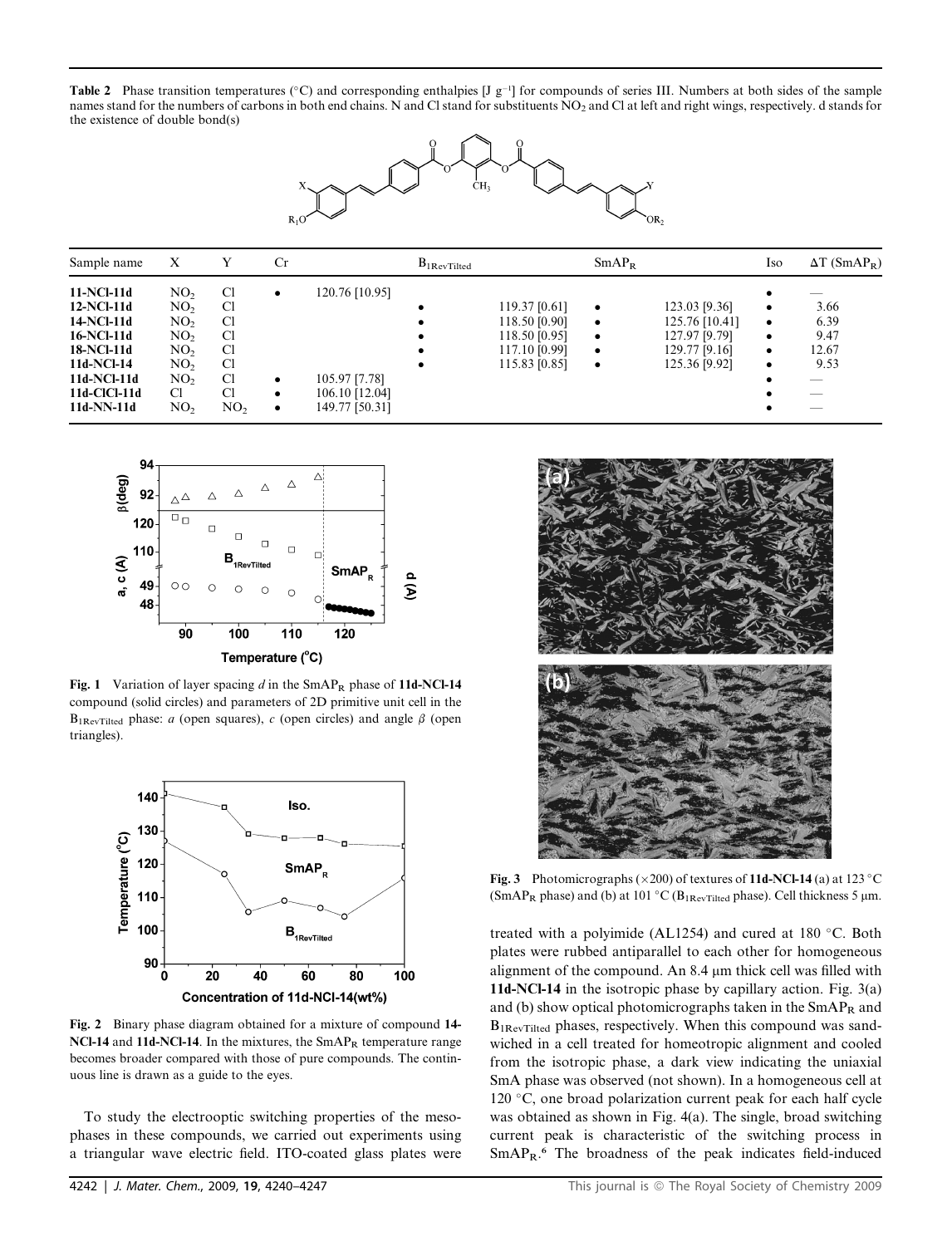

Fig. 4 (a) Polarization reversal current in the  $SmAP_R$  phase of 11d-NCl-14 at 120 °C under the application of a 280  $V_{pp}$  triangular wave voltage of frequency 36 Hz; (b)  $P_s$  value as a function of temperature. The decrease of the  $P_s$  value in the  $B_{1\text{Re}\nu\text{Tilted}}$  phase is due to insufficient voltage to switch the polarization. Cell thickness  $8.4 \mu m$ .

alignment of dipoles from a random orientation, through the Langevin process. $8.9$  In the SmAP<sub>R</sub> phase the electric polarization, calculated from the integral of the switching peak, increases with lowering temperature (Fig. 4(b)) from  $\sim$  40 nC/cm<sup>2</sup> at 124 °C to  $\sim$ 160 nC/cm<sup>2</sup> at 115 °C, which indicates growing polar order in this phase. The electric polarization decreases sharply in the B1RevTilted phase, which is an artifact due to an insufficient field for breaking the antiferroelectric coupling in this phase.

The dielectric measurements were conducted in a planar, aligned cell. Since below 10 Hz there is a strong ion contribution to the dielectric response and the cut-off frequency for used ITO cells is  $\sim$ 1MHz, the dielectric measurements were limited to a frequency range 10 Hz–1 MHz. Only a single relaxation mode was observed in the whole temperature range of liquid crystal phases. At each temperature the relaxation frequency and mode strength were obtained by fitting experimental points to the Cole–Cole formula; the parameter  $\alpha$  which indicates the distribution of relaxation frequencies for the dielectric mode was close to 0 except for in temperature range near the phase transition where it increases to 0.4. The real part of the dielectric permittivity  $(\varepsilon')$  as a function of frequency for the compound 11d-NCl-14, at various temperatures is shown in Fig. 5. In the  $SmAP<sub>R</sub>$ phase the dielectric relaxation frequency increases from 70 to 440 Hz (Fig. 6) and the value of dielectric permittivity decreases from 60 to 20, with rising temperature. The high dielectric response with low relaxation frequency indicates the presence of a strong



Fig. 5 The real part of the dielectric permittivity  $(\epsilon')$  in the SmAP<sub>R</sub> and B<sub>1RevTilted</sub> phases of 11d-NCl-14 as a function of frequency at various temperatures. Solid symbols correspond to the data in the  $SmAP_R$  phase (left vertical scale) and the open symbols correspond to the data in the B1RevTilted phase (right vertical scale). The continuous lines are the fits to the Cole–Cole formula. The high frequency mode is an artifact due to the limited conductivity of ITO electrodes; this mode also exists in the  $SmAP_R$  phase.



Fig. 6 Variation of relaxation frequency in the  $SmAP_R$  (left vertical scale) and  $B_{1\text{RevTilted}}$  phases (right vertical scale) of 11d-NCl-14 as a function of temperature. Cell thickness  $8.4 \,\mu m$ . The continuous lines are drawn as a guide to the eyes.

positive dipolar correlation and dipole cooperative motions in the  $SmAP_R$  phase, which can be thought of as ferroelectric short range order in this phase. As indicated by dielectric measurement results this ferroelectric order of dipoles becomes weaker with increasing temperature.

In the  $B_{1\text{RevTilted}}$  phase the dielectric permittivity is one order of magnitude weaker and the dielectric relaxation frequency much higher than in the  $SmAP_R$  phase. The relatively small value of the dielectric constant in the  $B_{1\text{RevTilted}}$  phase indicates the antiferroelectric nature of this phase (Fig. 5). In the  $B_{1\text{Re}\nu\text{Tilted}}$ phase that is built of layer fragments, in which molecules are tilted from the layer normal and polarly ordered, the relaxation mode can be ascribed to fluctuation in the azimuthal orientation of the molecules in the layer fragments. Therefore this mode can be considered as an analogue of the antiphase azimuthal mode in the antiferroelectric  $SmC_A^*$  phase made of calamitic or bent-core molecules. Observation of such a mode in a broken-layer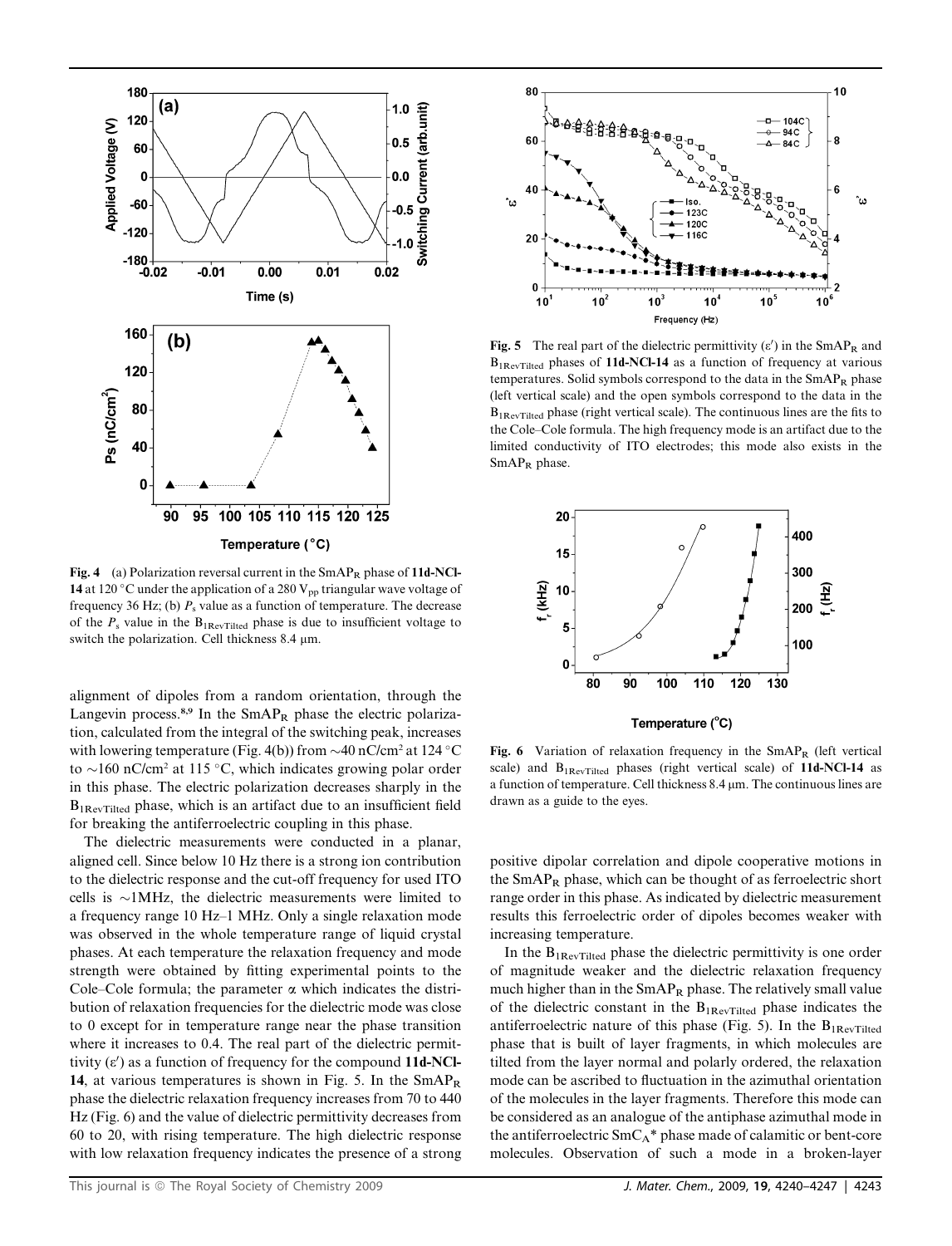

Fig. 7 Effect of DC bias voltage on the dielectric relaxation mode in (a) the SmAP<sub>R</sub> phase (119 °C) and (b) the B<sub>1RevTilted</sub> phase (94 °C) of 11d-NCl-14. The relaxation frequency becomes higher with DC bias voltage in the  $SmAP_R$  phase. The dielectric response is suppressed by the DC bias voltage in the  $B_{1\text{RevTilted}}$  phase. Cell thickness 8.4  $\mu$ m. The continuous lines are drawn as a guide to the eyes. The high frequency mode is an artifact due to limited conductivity of ITO electrodes.

columnar phase has already been reported by Gorecka et al.<sup>11</sup> However since the dielectric response in the  $B_{1\text{Re}\nu\text{Tilted}}$  phase is much weaker and at higher frequency than in the antiferroelectric lamellar  $B_2$  phase,<sup>12</sup> we can assume that azimuthal fluctuation of molecules must be strongly suppressed, most probably due to some anchoring of the director at boundaries of the layer fragments. The effect of DC bias on the relaxation mode was also examined (Fig. 7(a)). In the  $SmAP_R$  phase it is noted that the relaxation frequency begins to rise keeping the dielectric strength the same in the field beyond  $3 \text{ V} \mu \text{m}^{-1}$ . This might be expected, as under DC bias the collective motion of the dipoles is faster due to the enhanced correlation length and hence the relaxation frequency is increased. At still higher bias field the relaxation mode strength should be completely suppressed. However, full suppression was not observed due to the insufficient applied bias, limited by the equipment used in the experiment. Similar field dependent behaviour in the kHz frequency range was previously described by Shimbo et al.<sup>8</sup> However, in the compound studied here the relaxation was observed in the lower frequency range, probably due to the higher viscosity of the material, as the SmAP<sub>R</sub> phase is observed at lower temperatures.

#### 3. Experimental

The molecular structures of the synthesized compounds were confirmed by the following analytical methods. Infrared (IR) spectra were obtained using a JASCO FTIR-460 PLUS spectrometer. The carbon nuclear magnetic resonance (13C NMR) spectra were recorded on Varian Unity Plus spectrometer operating at 75 MHz, whereas <sup>1</sup>H NMR spectra were recorded at 300 MHz. Tetramethylsilane was used as an internal standard. Chemical shifts were reported in ppm. Thin layer chromatography (TLC) analyses were performed on Merck 60  $F_{254}$  silica gel aluminium plates. Column chromatography was carried out at atmospheric pressure using silica gel (100–200 mesh, Merck). Compositions of the synthesized compounds were determined by elemental analysis. Phase transition temperatures and associated enthalpies were determined by differential scanning calorimetry (Pyris Diamond Perkin-Elmer 7) at rates of  $1-10$  °C/min under cooling and heating runs. Texture observation and the identification of the mesophases were done using a polarizing optical microscope (Olympus, BX50) equipped with a hot stage and temperature controller (Mettler Toledo FP 82). Electrooptical switching behaviour was observed using a function generator connected with a high voltage amplifier. The polarization reversal current was measured by the standard triangular wave technique.<sup>13</sup> The current was measured across a 1  $\text{M}\Omega$  resistance and the spontaneous polarization value was obtained by integrating the area under the curve. The dielectric measurement was conducted in a planar aligned cell with an indium tin oxide (ITO)-coated electrode. A frequency response analyzer (Solatron 1255B) with a dielectric interface Solatron (1296) and a Mettler temperature controller were used for this experiment.

The synthesis of novel bent-core compounds was achieved by following the route depicted in Scheme 1.

3-Chloro-4-hydroxybenzaldehyde, 4-hydroxy-3-nitrobenzaldehyde, 11-bromo-1-undecene, 1-bromoundecane, 1-bromododecane, 1-bromotetradecane, 1-bromohexadecane, 1 bromooctadecane, 2-methylresorcinol, DMAP and 18-crown-6, was used as received from TCI (Tokyo Kasei Kogyo Co, Ltd), Aldrich and Wako. Alkoxy aldehyde 2 was prepared from hydroxyaldehyde 1 and the appropriate alkyl bromide or alkenyl bromide using Williamson etherification, and then was applied in a Wittig reaction with methyl 4-(triphenylphosphoniummethyl) benzoate bromide. The obtained stilbene derivative 3 after transformation into benzoic acid chloride 4, followed by esterification reaction with resorcinol derivatives 5 gave a mixture of monosubstituted 6 and disubstituted 7 products, which were separated by column chromatography. Disubstituted products 7 were examined for mesomorphic properties, while monoderivatives 6 were treated with the appropriate benzoic acid chloride, which resulted in the formation of asymmetrical bentcore compounds n-NCl-m.

#### Synthesis of 3-chloro-4-undec-10-enyloxybenzaldehyde 2

A mixture of 3-chloro-4-hydroxybenzaldehyde 1 (10 g, 64 mmol), K2CO3 (11.5 g, 83 mmol), KI (13.8 g, 83 mmol) and 11-bromo-1 undecene (15.4 ml, 70 mmol) in DMF (200 ml) was heated at 80 C for 8–10 h. Then water was added and the product was extracted with toluene ( $3 \times 20$  ml), and the organic phase was dried over MgSO4. The solvent was evaporated and the crude product was crystallized several times from ethanol. Yield 70%. 2: NMR: δ<sub>'H</sub> (300 MHz, CDCl<sub>3</sub>) 9.84 (s, 1H, CHO), 7.91 (s, 1H, Ar), 7.75 (dd,  $J_1 = 8.4$  Hz,  $J_2 = 2.1$  Hz, 1H, Ar), 7.02 (d,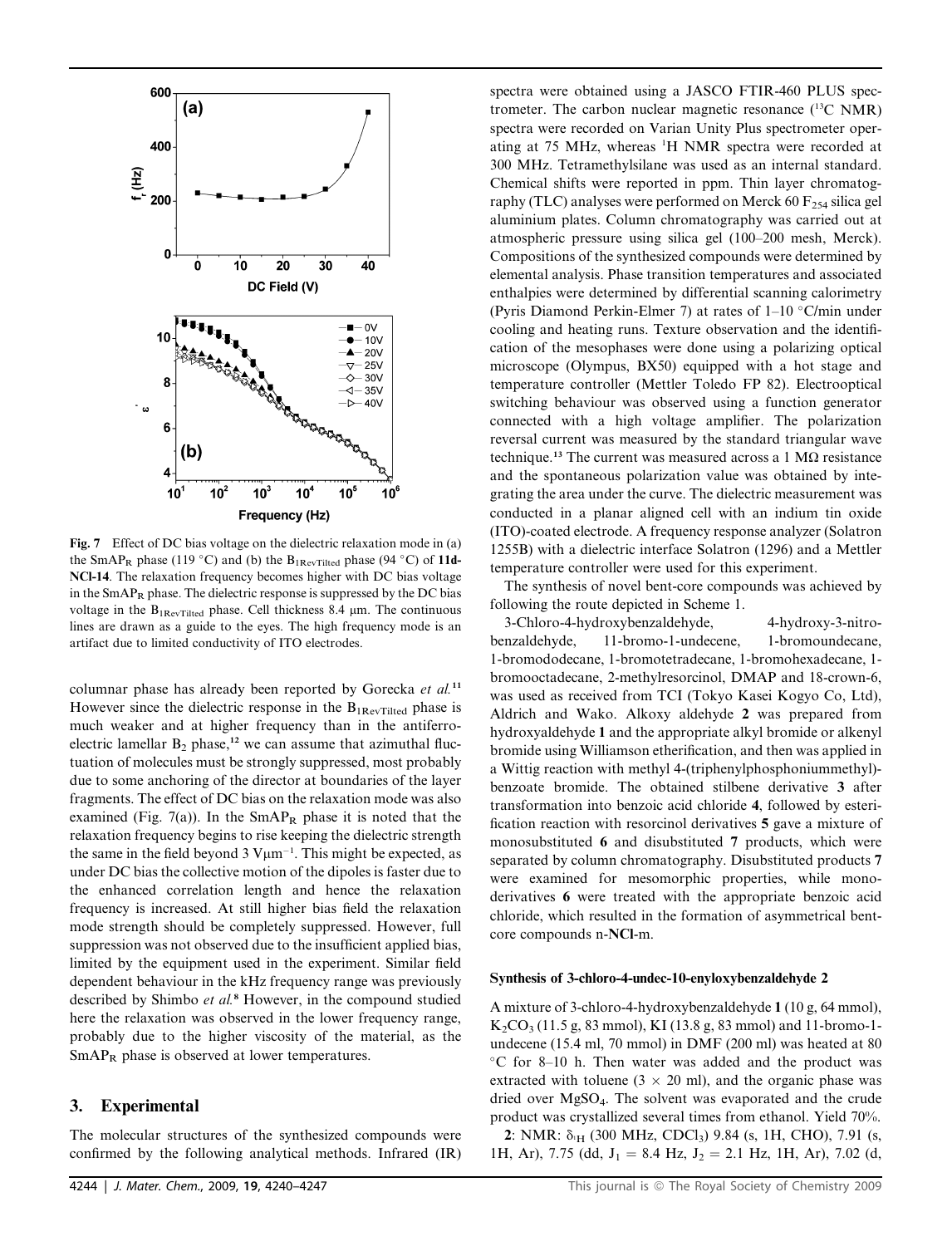

| <b>Series I</b>   | 12-NCl-m $n = 12$ ; $m = 5, 7, 8, 10-16, 18$   |
|-------------------|------------------------------------------------|
| Series $\Pi$      | 14-NCl-m $n = 14$ ; $m = 13-16$                |
| <b>Series III</b> | <b>n-NCl-11d</b> m= 11; n = 11, 12, 14, 16, 18 |

## 11d-NCl-14, 11d-NCl-11d, 11d-ClCl-11d, 11d-NN-11d

 $X = NO<sub>2</sub>, Y = Cl$ 

$$
R_1, R_2 = -C_nH_{2n\pm 1}; -C_mH_{2m\pm 1}
$$

**Scheme 1** Synthetic route for the preparation of symmetric and asymmetric bent-core molecules for series I–III: i)  $R_1(R_2)Br$ ,  $K_2CO_3$ , KI, DMF; ii) methyl 4-(triphenylphosphoniummethyl)-benzoate bromide, CH<sub>2</sub>Cl<sub>2</sub>, THF, 18-crown-6; iii) KOH/EtOH; iv) (COCl)<sub>2</sub>/toluene; v) TEA, THF, DMAP, room temp., 4–5 h; vi) TEA, THF, DMAP, reflux 8 h.

 $J = 8.4$  Hz, 1H, Ar), 5.86–5.75 (m, 1H, CH=CH<sub>2</sub>), 5.03–4.91 (m, 2H, CH=CH<sub>2</sub>), 4.12 (t, J = 6.3 Hz, 2H, OCH<sub>2</sub>CH<sub>2</sub>), 2.05–2.01  $(m, 2H, CH<sub>2</sub>), 1.90-1.83 (m, 2H, CH<sub>2</sub>), 1.53-1.31 (m, 12H, CH<sub>2</sub>);$ d13C (75 MHz, CDCl3) 189.66, 159.43, 139.12, 131.16, 130.40, 129.92, 123.85, 114.10, 112.37, 69.45, 33.74, 29.39, 29.33, 29.19, 29.04, 28.85, 28.79, 25.81. IR (KBr):  $v_{\text{max}} / \text{cm}^{-1}$ , 2918, 2851, 1683, 1596, 1499, 1322, 1287, 1056, 918. Elemental analysis calc. (%) for C<sub>18</sub>H<sub>25</sub>ClO<sub>2</sub> (308.15): C, 70.00, H, 8.16, Cl, 11.48; found C, 69.59, H, 8.14, Cl, 11.65.

All alkoxy derivatives were synthesized using a similar procedure.

#### Synthesis of  $4-\{(E)-2-[3\text{-chloro-4-(undec-10-})\}$ enyloxy)phenyl]ethenyl}benzoic acid methyl ester 3

To a solution of methyl 4-(triphenylphosphoniummethyl) benzoate bromide (5.89 g, 12 mmol), dissolved in dry methyl chloride (70 ml) and tetrahydrofuran (100 ml), anhydrous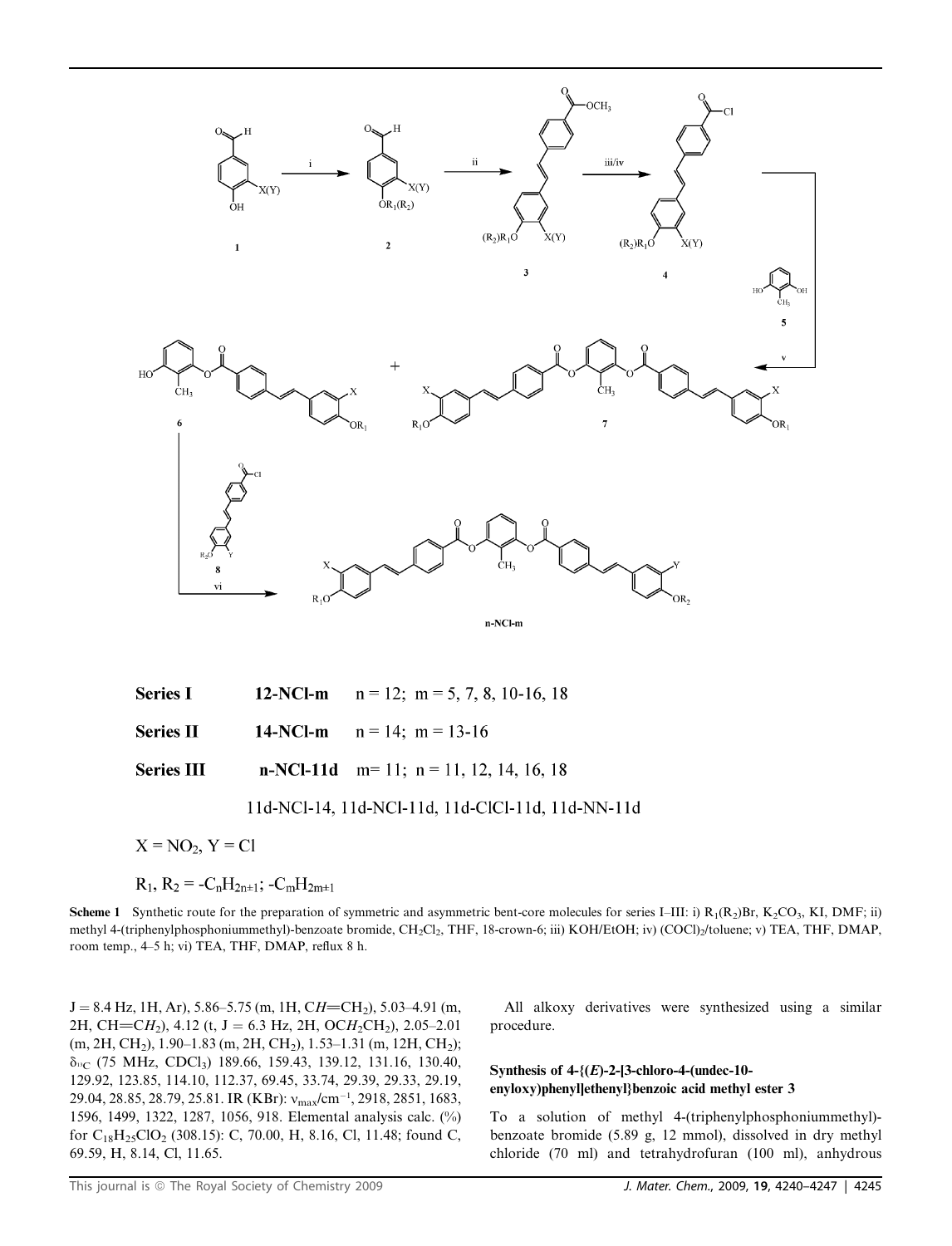potassium carbonate (8.4 g, 61 mmol) followed by 18-crown-6 (20 mg, 0.07 mmol) were added. The reaction mixture was stirred at room temperature for 1 h. 3-Chloro-4-undec-10-enyloxybenzaldehyde (5.56 g, 18 mmol) was added to the yellow reaction mixture which was heated under reflux for 20 h. After filtration of inorganic salts, the reaction mixture was evaporated to dryness and ethanol was added to the oily residue, which led to the crystallization of product 3. According to the spectral data, only (E)-stilbene was crystallized from the reaction mixture. Yield 45%.

3: NMR:  $\delta_{\text{H}}$  (300 MHz, CDCl<sub>3</sub>) 8.01 (d, J = 8.4 Hz, 2H, Ar), 7.56 (d, J = 2.4 Hz, 1H, Ar), 7.52 (d, J = 8.1 Hz, 2H, Ar), 7.33  $(dd, J_1 = 8.7 \text{ Hz}, J_2 = 2.4 \text{ Hz}, 1H, Ar$ ), 7.03 (q, J = 16.5 Hz, 2H, CH=CH), 6.89 (d, J = 8.7 Hz, 1H, Ar), 5.86–5.77 (m, 1H, CH=CH<sub>2</sub>), 5.02–4.90 (m, 2H, CH=CH<sub>2</sub>), 4.04 (t, J = 6.6 Hz, 2H, OCH2CH2), 3.92 (s, 3H, OCH3), 2.05–2.00 (m, 2H, CH2), 1.86–1.79 (m, 2H, CH<sub>2</sub>), 1.51–1.24 (m, 12H, CH<sub>2</sub>).  $\delta_{\text{B}C}$  (75 MHz, CDCl3) 166.83, 154.55, 141.71, 139.20, 130.18, 130.02, 129.52, 128.76, 128.10, 126.50, 126.41, 126.12, 123.34, 114.11, 113.18, 69.23, 52.04, 33.78, 29.45, 29.38, 29.28, 29.09, 29.03, 28.90, 25.90. IR (KBr):  $v_{\text{max}}/cm^{-1}$ , 2924, 2852, 1713, 1593, 1501, 1469, 1284, 1192, 1108, 970. Elemental analysis calc. (%) for  $C_{27}H_{33}ClO_3$ (440,21): C, 73.53, H, 7.54, Cl, 8.04; found C, 73.15, H, 7.60, Cl, 7.95

All stilbene derivatives were synthesized using a similar procedure.

#### Synthesis of  $4-(E)-2-[3-chloro-4-(undec-10$ enyloxy)phenyl]ethenyl}benzoic acid chloride 4

To the solution of  $4-\{(E)-2-[3\text{-chloro-4-(undec-10-enyloxy)}\}$ phenyl]ethenyl}benzoic acid methyl ester (3 g, 6.81 mmol) in ethanol (200 ml), a solution of potassium hydroxide (1.15 g, 20.4 mmol) in ethanol (15 ml) was added and the mixture was heated under reflux for 10–12 h. After cooling the solution, crude product precipitated as a potassium salt. After drying under vacuum over sodium hydroxide, the obtained salt was suspended in toluene (200 ml) and treated with an excess of oxalyl chloride (5 ml). The reaction mixture was heated under reflux for 8 h. After filtration of the precipitated potassium chloride, the remaining solution was evaporated to dryness. The product slowly solidified at room temperature with a yield of 98%.

All benzoic acid chlorides were synthesized using a similar procedure.

### Synthesis of 2-methyl-1,3- $[4-(E)-2-[4-(dodecylov)-3$ nitrophenyl]-1-ethenyl}benzoyloxy]methyl}benzyl-4-{(E)-2-[3 chloro-4-(undec-10-enyloxy)phenyl]-1-ethenyl}benzoate 12-NCl-11d

To a solution of 2-methylresorcinol (1.2 g, 9.67 mmol), triethylamine (1 ml, 7.13 mmol) and DMAP (20 mg, 0.16 mmol) in tetrahydrofuran (100 ml),  $4-\{(E)-2-[3-chloro-4-(undec-10-eny$ loxy)phenyl]ethenyl}benzoic acid chloride 4 (0.86 g, 1.93 mmol) in dichloromethane (30 ml) was added dropwise. The reaction mixture was stirred at room temperature for 4–5 h, then the solvent was evaporated to dryness under reduced pressure. The obtained mixture of monosubstituted 6 and disubstituted 7 products was separated by column chromatography using silica

gel eluted with 0.5% of methanol in toluene. The disubstituted product was crystallized from ethyl acetate. Yield of monosubstituted derivative  $= 40\%$ , disubstituted  $= 30\%$ . To the mixture monosubstituted derivative 6 (0.40 g, 0.75 mmol), triethylamine (1 ml, 7.13 mmol), tetrahydrofuran (100 ml), DMAP (20 mg, 0.16 mmol),  $\{(E)$ -2-[4-nitro-3-(dodecyloxy)phenyl]ethenyl}benzoic acid 4 (0.42 g, 0.90 mmol) were added and the mixture was kept under reflux for 8 h. The asymmetric final product 12-NCl-11d was purified by column chromatography and double recrystallization from ethyl acetate. Yield of 12-NCl-11d  $= 20\%$  The range of yields of this step varied from 20–40%.

All asymmetrical products were synthesized using the same procedure.

6: NMR:  $\delta_{1H}$  (300 MHz, DMSO) 9.60 (s, 1H, Ar–OH), 8.10 (d,  $J = 8.4$  Hz, 2H, Ar), 7.77–7.74 (m, 3H, Ar), 7.55 (dd,  $J_1 = 8.7$  Hz,  $J_2 = 1.8$  Hz, 1H, Ar), 7.34 (q, J = 16.2 Hz, 2H, CH=CH), 7.14 (d,  $J = 8.4$  Hz, 1H, Ar), 7.05 (t,  $J = 8.1$  Hz, 1H, Ar), 6.75 (d,  $J = 8.1$ Hz, 1H, Ar), 6.38 (d, J = 7.8 Hz, 1H, Ar), 5.83–5.70 (m, 1H, CH=CH<sub>2</sub>), 4.99–4.88 (m, 2H, CH=CH<sub>2</sub>), 4.05 (t, J = 6.3 Hz, 2H, OCH2CH2), 2.07–1.87 (m, 5H, Ar–CH3, CH2), 1.76 (m, 2H, CH<sub>2</sub>), 1.42–1.13 (m, 12H, CH<sub>2</sub>);  $\delta_{^{13}C}$  (75 MHz, DMSO) 164.01, 156.49, 153.93, 150.13, 142.66, 138.84, 130.24, 130.15, 130.08, 127.88, 127.24, 127.17, 126.62, 126.33, 126.22, 121.87, 116.78, 114.63, 113.83, 112.67, 68.66, 40.33, 40.05, 39.77, 39.50, 39.22, 38.94, 38.66, 33.20, 28.95, 28.79, 28.66, 28.51, 28.30, 25.39, 9.13. IR (KBr):  $v_{\text{max}}/cm^{-1}$ , 3348, 2927, 2851, 1692, 1593, 1497, 1274, 1261, 1098. Elemental analysis calc. (%) for  $C_{33}H_{37}ClO_4$  (532.24): C, 74.35, H, 7.00, Cl, 6.65; found C, 74.61, H, 6.89, Cl, 6.71.

7 (11d-ClCl-11d): NMR:  $\delta_{\text{H}}$  (300 MHz, CDCl<sub>3</sub>) 8.20 (d, J = 8.4 Hz, 4H, Ar), 7.63–7.60 (m, 6H, Ar), 7.39–7.35 (dd,  $J_1 = 2.1$ Hz,  $J_2 = 8.7$  Hz, 2H, Ar), 7.33–6.91 (m, 9H, Ar, CH=CH), 5.89– 5.75 (m, 2H, CH=CH<sub>2</sub>), 5.03–4.91(m, 4H, CH=CH<sub>2</sub>), 4.06 (t, J  $= 6.6$  Hz, 4H, OCH<sub>2</sub>CH<sub>2</sub>), 2.12 (s, 3H, Ar–CH<sub>3</sub>), 2.08–2.01 (m, 4H, CH<sub>2</sub>), 1.90–1.81 (m, 4H, CH<sub>2</sub>), 1.50–1.32 (m, 24H, CH<sub>2</sub>);  $\delta_{^{13}C}$ (75 MHz, CDCl3) 164.35, 154.65, 150.29, 142.56, 139.18, 130.68, 130.05, 130.00, 128.15, 127.64, 126.54, 126.33, 126.27, 123.94, 123.33, 119.89, 114.11, 113.12, 69.19, 33.78, 29.45, 29.37, 29.28, 29.08, 29.01, 28.88, 25.89, 10.09 IR (KBr):  $v_{\text{max}}/cm^{-1}$ , 2924, 2853, 1723, 1593, 1507, 1260, 1103. Elemental analysis calc. (%) for  $C_{59}H_{66}Cl_2O_6$  (942.06): C, 75.22, H 7.06, Cl, 7.53; found C, 74.96, H, 7.05, Cl, 7.78.

12-NCl-11d: NMR: δ<sub>1H</sub> (300 MHz, CDCl<sub>3</sub>) 8.23-8.19 (m, 4H, Ar),  $8.02$  (d,  $J = 2.4$  Hz, 1H, Ar),  $7.69 - 7.59$  (m, 6H, Ar),  $7.36$  (dd,  $J_1 = 8.7$  Hz,  $J_2 = 2.1$  Hz, 1H, Ar), 7.33–6.91 (m, 9H, Ar, CH=CH), 5.86–7.75 (m, 1H, CH=CH<sub>2</sub>), 5.03–4.92 (m, 2H, CH=CH<sub>2</sub>), 4.13 (t, J = 6.3 Hz, 2H, OCH<sub>2</sub>CH<sub>2</sub>), 4.06 (t, J = 6.6 Hz, 2H, OCH2CH2), 2.13 (s, 3H, Ar–CH3), 2.06–2.02 (m, 2H, CH<sub>2</sub>), 1.88–1.83 (m, 4H, CH<sub>2</sub>), 1.50–1.27 (m, 30H, CH<sub>2</sub>), 0.88 (t,  $J = 6.6$  Hz, 3H, CH<sub>2</sub>CH<sub>3</sub>);  $\delta_{13}C$  (75 MHz, CDCl<sub>3</sub>) 164.28, 152.25, 150.33, 150.28, 142.61, 141.97, 139.22, 132.07, 130.77, 130.71, 130.11, 130.03, 129.19, 128.86, 128.17, 127.92, 127.66, 126.37, 126.30, 123.96, 123.45, 123.38, 114.67, 114.11, 113.17, 69.88, 69.27, 33.80, 31.90, 29.62, 29.56, 29.49, 29.46, 29.38, 29.34, 29.29, 29.26, 29.09, 29.02, 28.90, 25.91, 25.80, 22.68, 14.12, 10.11. IR (KBr):  $v_{\text{max}}/cm^{-1}$ , 2923, 2853, 1732, 1723, 1603, 1592, 1535, 1262, 1231, 1104, 1081. Elemental analysis calc. (%) for  $C_{60}H_{70}CINO_8$ (954.63): C, 74.40, H 7.28, N, 1.45, Cl, 3.66; found C, 74.30, H, 7.06, N, 1.46, Cl, 3.57.